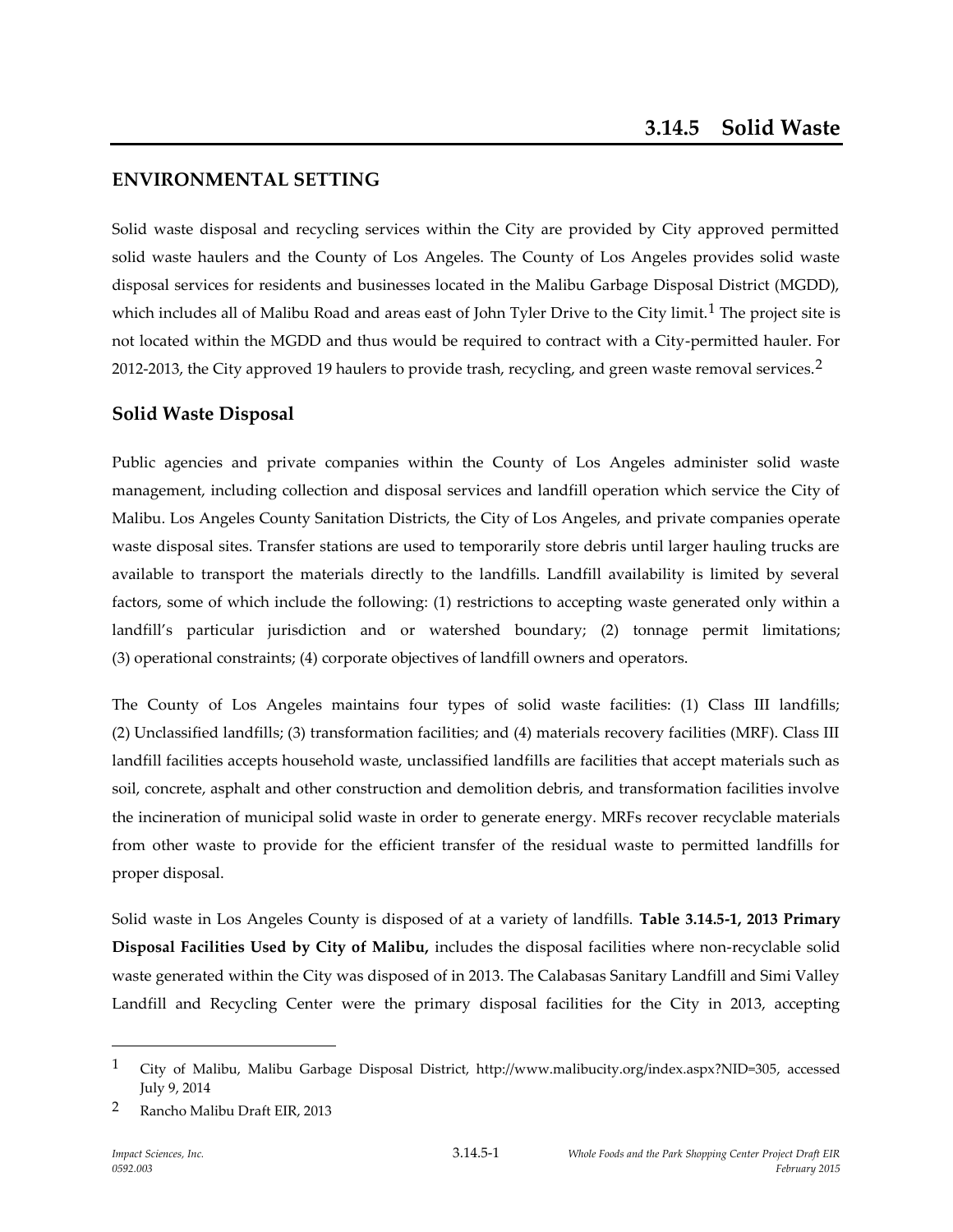17,140 and 9,755 tons of solid waste, respectively. The Calabasas Sanitary Landfill is projected to reach its capacity in 2025, $^3$  while the Simi Valley Landfill is expected to close by 2052. $^{4,5}$ 

| <b>Destination Facility</b>             | Instate Ton <sup>1</sup> | <b>Transform Ton<sup>2</sup></b> | Total ADC <sup>3</sup> |
|-----------------------------------------|--------------------------|----------------------------------|------------------------|
| Antelope Valley Public Landfill         | 302                      | 0                                | $\mathbf{0}$           |
| Azusa Land Reclamation Co. Landfill     | 15                       | $\Omega$                         | $\Omega$               |
| Calabasas Sanitary Landfill             | 17,140                   | 0                                | 10,878                 |
| Chiquita Canyon Sanitary Landfill       | 1,671                    | $\Omega$                         | $\mathbf{0}$           |
| Commerce Refuse-To-Energy Facility      | $\theta$                 | 1                                | $\boldsymbol{0}$       |
| El Sobrante Landfill                    | 20                       | $\mathbf{0}$                     | $\mathbf{0}$           |
| Frank R. Bowerman Sanitary LF           | 1                        | 0                                | $\mathbf{0}$           |
| Lancaster Landfill and Recycling Center | 5                        | $\Omega$                         | 39                     |
| Olinda Alpha Sanitary Landfill          | 7                        | $\mathbf{0}$                     | $\mathbf{0}$           |
| Puente Hills Landfill                   | 4,070                    | $\mathbf{0}$                     | $\mathbf{0}$           |
| Simi Valley Landfill & Recycling Center | 9,755                    | $\mathbf{0}$                     | 2,229                  |
| Southeast Resource Recovery Facility    | $\Omega$                 | 2                                | $\mathbf{0}$           |
| Sunshine Canyon City/County Landfill    | 189                      | $\mathbf{0}$                     | $\mathbf{0}$           |
| <b>Yearly Totals:</b>                   | 33,173.35                | 3.17                             | 13,146.43              |

**Table 3.14.5-1 2013 Primary Disposal Facilities Used by the City of Malibu**

*Source: Cal Recycle, Jurisdiction Disposal by Facility, Disposal during 2013 for the City of Malibu, http://www.calrecycle.ca.gov/LGCentral/Reports/Viewer.aspx?P=OriginJurisdictionIDs%3d282%26ReportYear%3d2013%26ReportName% 3dReportEDRSJurisDisposalByFacility, accessed July 9, 2014 Notes:* 

*1 Instate Ton: Total instate is the total amount of waste generated from within California and includes transformation waste.*

*<sup>2</sup> Transform Ton: The term transformation refers to the use of incineration, pyrolysis, distillation, or biological conversion (other than composting) to combust unprocessed or minimally processed solid waste to produce electricity.*

<sup>3</sup> ADC=Alternative Daily Cover. ADC is cover material other than earthen material placed on the surface of the active face of a municipal *solid waste landfill at the end of each operating day to control vectors, fires, odors, blowing litter, and scavenging.*

 $^3$  CalRecycle, Facility/Site Summary Details: Calabasas Sanitary Landfill, http://www.calrecycle.ca.gov/SWFacilities/Directory/19-AA-0056/Detail/, accessed July 10, 2014

<sup>&</sup>lt;sup>4</sup> CalRecycle, Facility/Site Summary Details: Simi Valley Landfill and Recycling Center, http://www.calrecycle.ca.gov/SWFacilities/Directory/56-AA-0007/Detail/, accessed July 10, 2014

<sup>&</sup>lt;sup>5</sup> Closure dates are based on facilities receiving the maximum daily permitted capacity and could be extended if the maximum daily capacity is not being reached.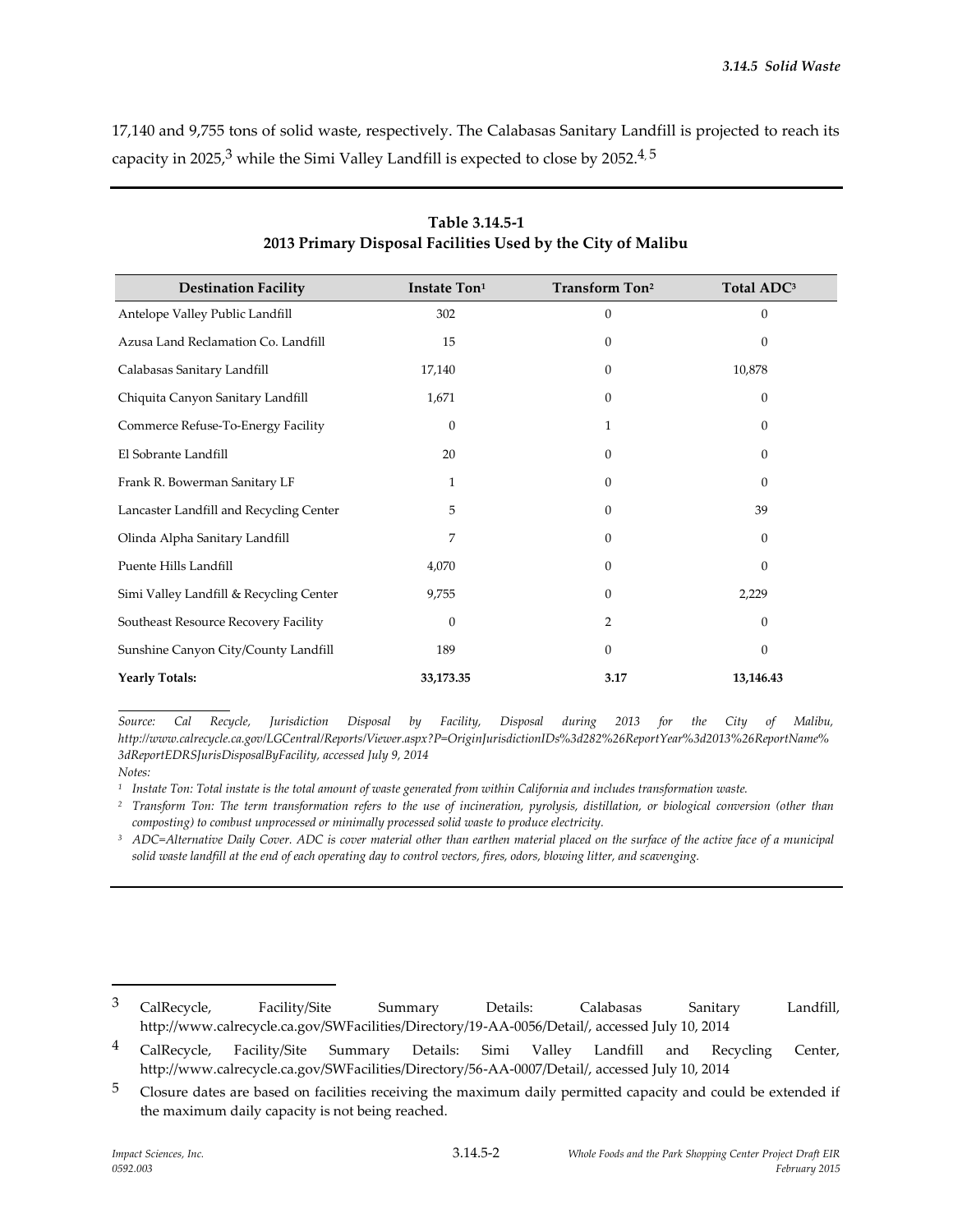# **Hazardous Materials Collection and Disposal**

Certain uses and activities generate hazardous waste that cannot be disposed of at Class III or unclassified landfills. The California Hazardous Waste Control Law (Health and Safety Code Section 25100 through Section 25249) requires that these hazardous materials be transported and disposed of or treated at a licensed facility. The disposal and transport of hazardous materials is complicated by the fact that there are many forms of hazardous materials. Operations that use hazardous materials and/or generate hazardous waste are responsible for the disposal of the waste.

The Los Angeles County Department of Public Works (LACDPW) has indicated that existing hazardous waste management facilities within the County are inadequate to meet the waste currently generated within Los Angeles County. However, there are several Class I and II landfills that exist in Southern and Central California that can accept hazardous waste generated within the City. Each is identified briefly below.

- **Laidlaw Landfill, Buttonwillow, Kern County, California:** This facility accepts hazardous and nonhazardous waste and is permitted as a Class I landfill. The facility has no restrictions for the amount of waste that can be accepted on a daily basis.
- **Kettleman Hills Landfill, Kettleman City, Kings County, California:** This is a Class I permitted landfill that accepts hazardous and non-hazardous waste with no capacity restrictions.
- **McKittrick Waste Treatment Site, McKittrick, Kern County, California:** This facility is a Class II permitted landfill that accepts hazardous and non-hazardous waste. The facility has a capacity restriction of 412 cubic meters daily.

In addition, Los Angeles County has prepared a Household Hazardous Waste Element (HHWE) to provide for management of household hazardous waste generated by the residents within its jurisdiction, which would include the residents living in the City of Malibu.

# **Future Solid Waste Management Conditions**

Currently, solid waste generated in the City is disposed of in local landfills. In the future, the amount of waste diverted from landfills is expected to increase as a result of AB 939 (discussed below). However, as growth occurs throughout Southern California, new landfill capacity will be required and/or other waste disposal alternatives will require implementation.

Options that have been discussed include expanding existing landfills, developing new landfills locally, transferring solid waste out of the County or state by truck or rail, or the incineration of solid waste in cogeneration plants that generate electricity. New and expanded landfills are expected to be approved as part of a comprehensive solid waste program.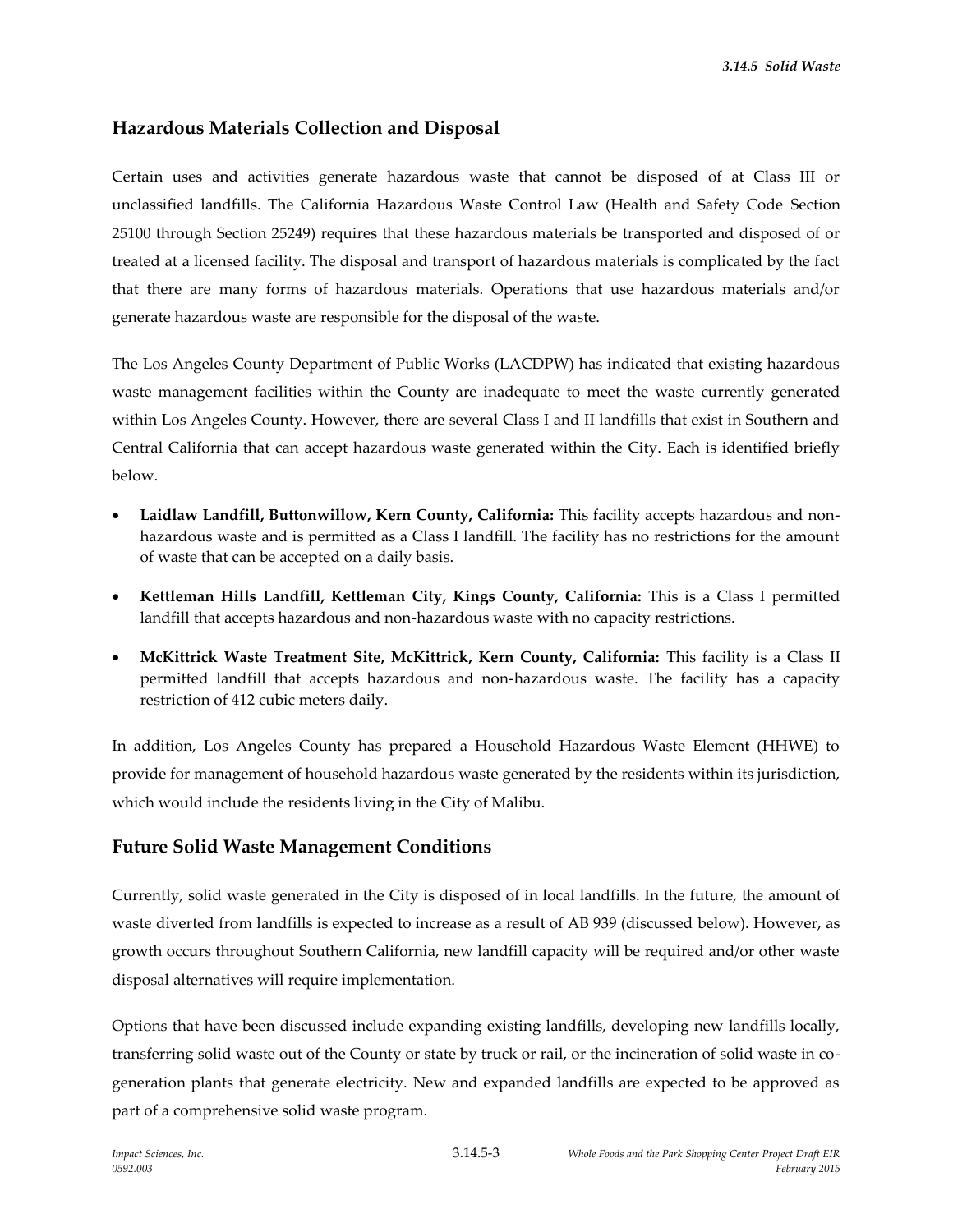The transfer of solid waste either out of the County, or state, is also an option. One landfill, the Mesquite Regional Landfill, which receives Los Angeles area waste by rail car, provides some long-term solid waste disposal for Los Angeles County. The landfill is located in southern Imperial County and is owned by the Sanitation Districts of Los Angeles County (Sanitation Districts). The operation of the site provides 100 years of disposal capacity for Los Angeles County. The Mesquite Regional Landfill is permitted to accept up to 20,000 tons of waste each day.<sup>6</sup>

Though some landfills are currently restricted to accept solid waste from a limited geographical area, the US Supreme Court has held that any restriction limiting inter-jurisdictional transfers to landfills willing to accept solid waste is unconstitutional because such restrictions infringe on the landfill operator's ability to actively participate in interstate commerce.<sup>7</sup> It is therefore likely that inter-jurisdictional transfers will increase as a method of managing solid waste.

# **REGULATORY FRAMEWORK**

# **Federal**

There are no federal statutes related to solid waste services that would apply to the proposed project.

#### **State**

# *California Integrated Waste Management Act*

In response to reduced landfill capacity, the State of California passed in 1989 the California Integrated Waste Management Act (CIWMA). This legislation (generally known by the name of the enacting bill AB 939) requires cities and counties to reduce the amount of solid wastes entering existing landfills, through recycling, reuse and waste prevention efforts.

AB 939 requires every city and county in the state to prepare a Source Reduction and Recycling Element to its Solid Waste Management Plan that identifies how each jurisdiction planned to meet mandatory state waste diversion goals of 25 percent by the year 1995, 50 percent by the year 2000, and 75 percent by the year 2020. The purpose of AB 939 is to "reduce, recycle, and re-use solid waste generated in the state to the maximum extent feasible." Noncompliance with the goals and timelines set forth within the act can be severe, as the bill imposes fines up to \$10,000 per day on jurisdictions not meeting these recycling and planning goals. AB 341 went into effect July 2012 and establishes a 75 percent diversion rate for the year

1

<sup>6</sup> Sanitation Districts of Los Angeles County, Mesquite Regional Landfill, http://www.mrlf.org/index.php?pid=5 , accessed July 9, 2014

<sup>7</sup> *Philadelphia v. New Jersey,* 437 US 617 (1978).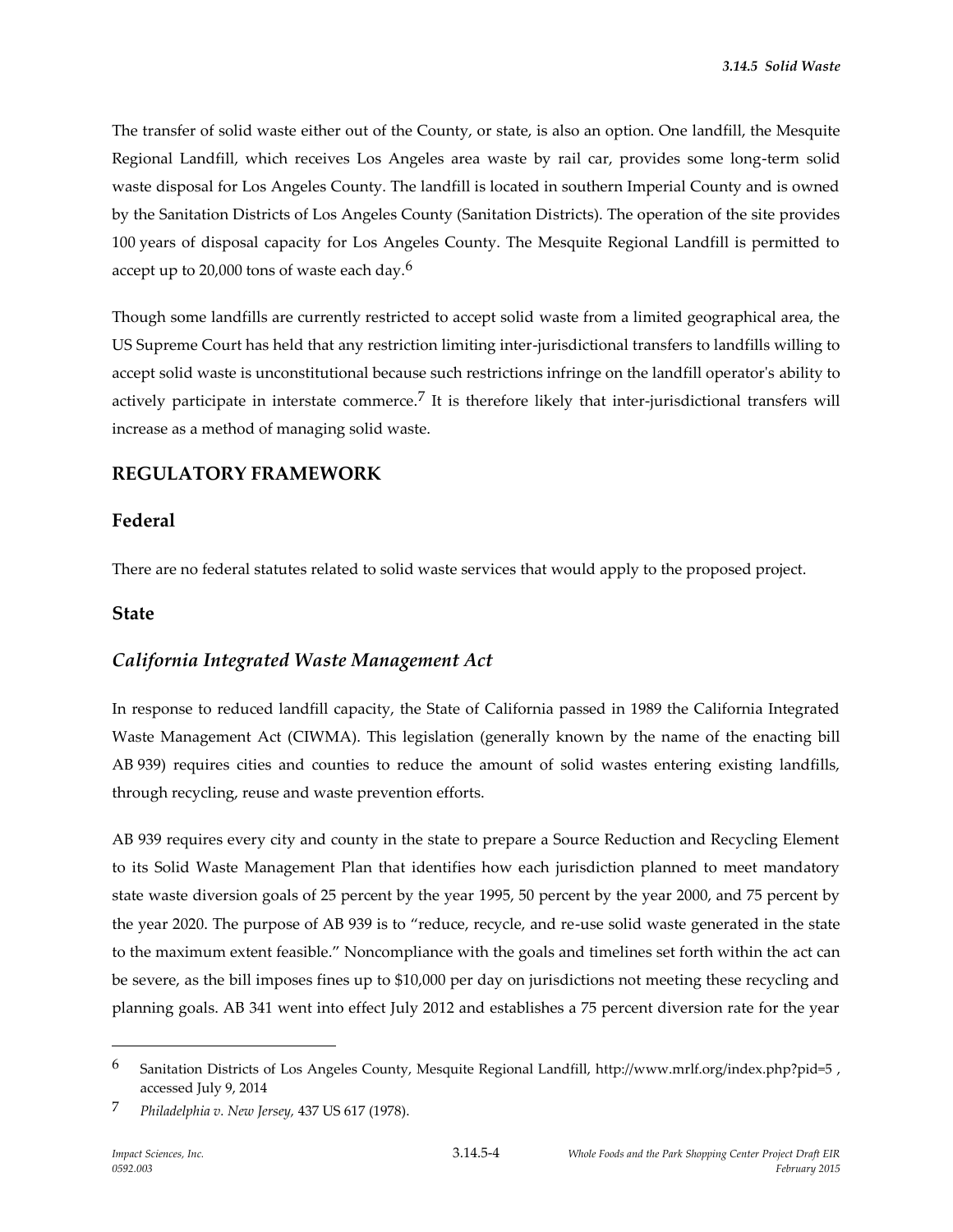2020 as a statewide goal. AB 341 also requires mandatory commercial recycling for businesses that generate four cubic yards or more of solid waste per week.

AB 939 requires jurisdictions to utilize "integrated waste management"—a variety of waste management practices to safely and effectively handle the municipal solid waste stream with the least adverse impact on human health and the environment. The act establishes the following waste management hierarchy:

- *Source Reduction: "Source reduction" means any action that causes a net reduction in the generation of solid waste. "Source reduction" includes, but is not limited to, reducing the use of nonrecyclable materials, replacing disposable materials and products with reusable materials and products, reducing packaging, reducing the amount of yard waste generated,*  establishing garbage rate structures with incentives to reduce the amount of waste that *generators produce, and increasing the efficiency of the use of paper, cardboard, glass, metal, plastic, and other materials. "Source reduction" does not include steps taken after the material becomes solid waste.8*
- *Recycling: "Recycling" means the process of collecting, sorting, cleansing, treating, and reconstituting materials that would otherwise become solid waste, and returning them to the economic mainstream in the form of raw material for new, reused, or reconstituted products which meet the quality standards necessary to be used in the marketplace. "Recycling" does not include transformation.9*
- *Composting: "Compost" means the product resulting from the controlled biological decomposition of organic wastes that are source separated from the municipal solid waste stream, or that are separated at a centralized facility. "Compost" includes vegetable, yard, and wood wastes that are not hazardous waste.10*
- *Transformation: "Transformation" means incineration, pyrolysis, distillation, or biological conversion other than composting. "Transformation" does not include composting, gasification, or biomass conversion.11*
- *Disposal: "Solid waste disposal" or "disposal" means the final deposition of solid wastes onto land, into the atmosphere, or into the waters of the state.12*

<sup>8</sup> California Public Resources Code, Sec. 40196

<sup>9</sup> California Public Resources Code, Sec. 40180

<sup>10</sup> California Public Resources Code, Sec. 40116

<sup>11</sup> California Public Resources Code, Sec. 40201

<sup>12</sup> California Public Resources Code, Sec. 40192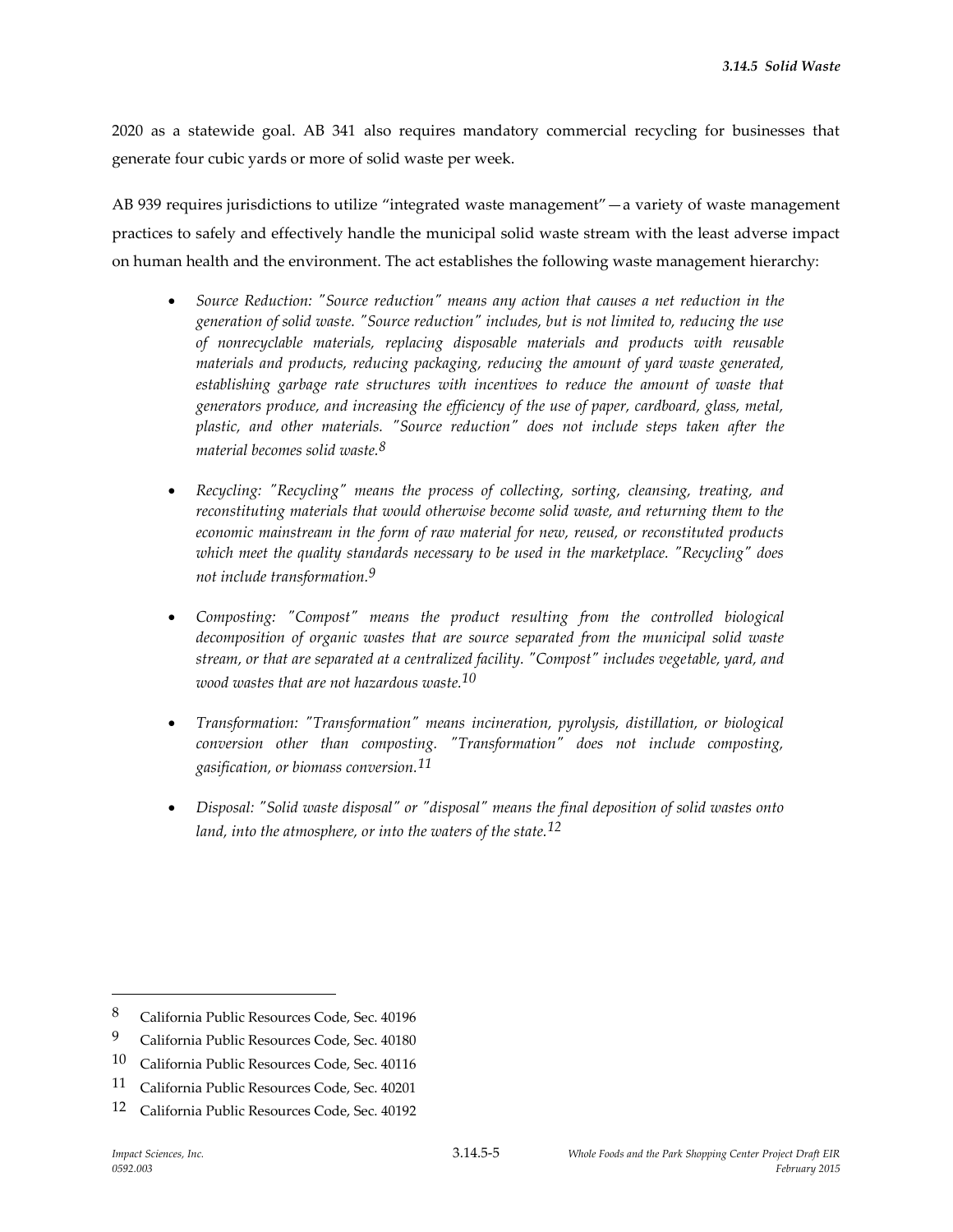The target disposal rate for the City of Malibu is 18.4 pounds per resident per day and 52.2 pounds per employee per day. In 2011, the City of Malibu's disposal rate per resident was 11.8 pounds per person per day and 29.4 pounds per employee per day, well below the target disposal rate.<sup>13,14</sup>

#### *AB 341*

On July 1, 2012 AB 341 was adopted. This legislation is designed to help the State meet its recycling goal of 75 percent by the year 2020. The law requires California commercial enterprises and public entities that generate 4 or more cubic yards per week of waste, and multi-family housing complexes with five or more units, to adopt recycling practices. Businesses can take one or any combination of the following in order to reuse, recycle, compost or otherwise divert solid waste from disposal:

- self-haul
- subscribe to a hauler(s)
- arrange for the pickup of recyclable materials
- subscribe to a recycling service that may include mixed waste processing that yields diversion results comparable to source separation

A property owner of a commercial business or multifamily residential dwelling may require tenants to source separate their recyclable materials to aid in compliance with this section.

# *California Integrated Waste Management Board Model Ordinance*

Subsequent to the passage of CIWMA, additional legislation was passed to assist local jurisdictions in accomplishing the goals of AB 939. The California Solid Waste Reuse and Recycling Access Act of 1991 (Section 42900–42911 of the Public Resources Code) directs the California Integrated Waste Management Board (now the Department of Resources Recycling and Recovery, or CalRecycle) to draft a "model ordinance" for the provision of adequate areas for collecting and loading recyclable materials in development projects. If, by September 1, 1994, a local agency did not adopt its own ordinance based on the CalRecycle model, the CalRecycle model ordinance took effect for that local agency. The County of Los Angeles chose to use the CalRecycle model ordinance.

<sup>13</sup> CalRecycle, Jurisdiction Diversion/Disposal Rate Summary (2007–Current).

<sup>&</sup>lt;sup>14</sup> 2011 reflects the most current information published by CalRecycle.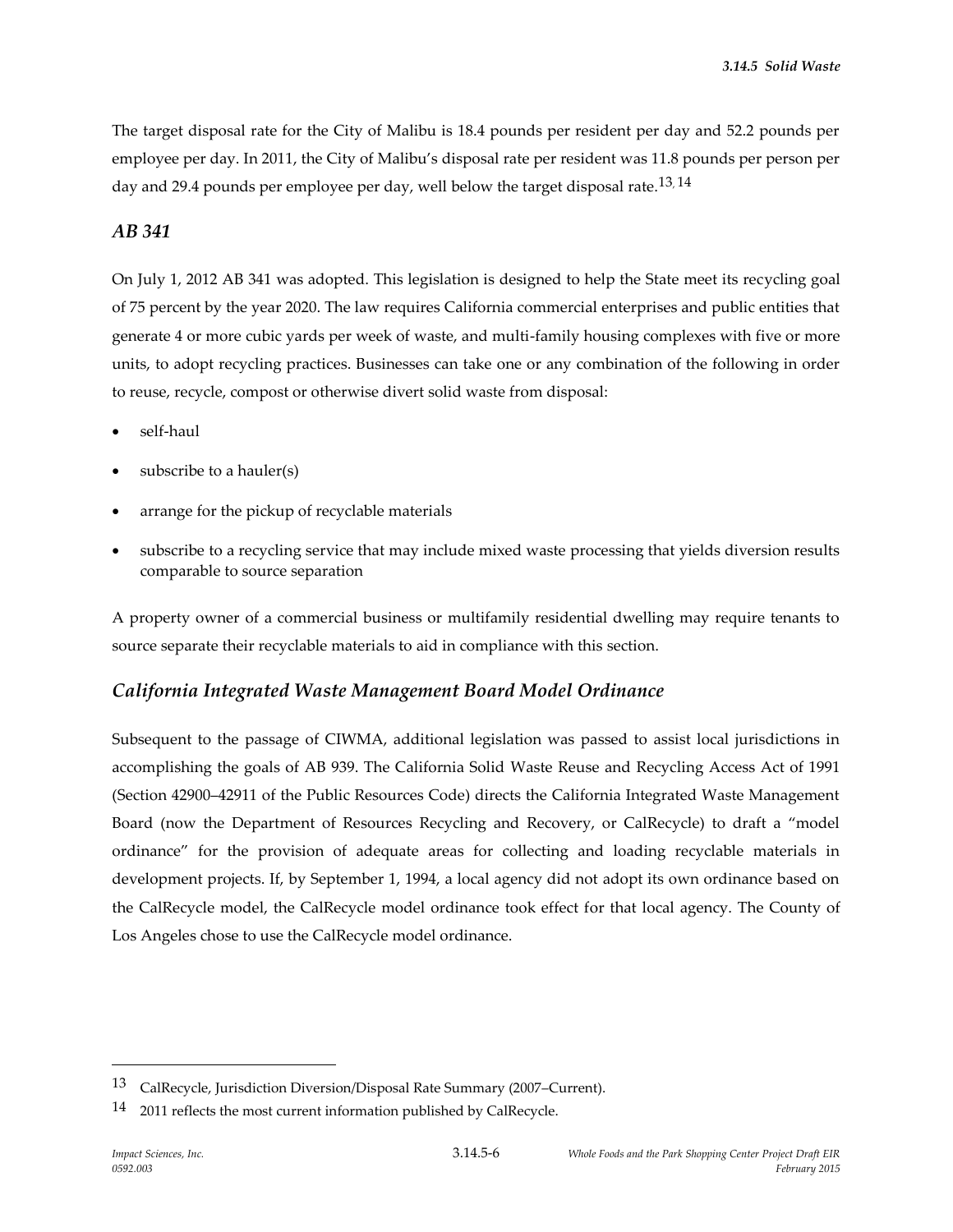# **Local**

# *County of Los Angeles Solid Waste Management Action Plan*

In 1988, the County of Los Angeles Board of Supervisors approved the Los Angeles County Solid Waste Management Action Plan to provide long-range management of the solid waste generated within the County. This plan includes such approaches as source reduction, recycling and composting programs, household hazardous waste management programs and public education awareness programs. The plan concludes that land filling will remain an integral part of the waste management system and calls for the establishment of 50 years of in-County permitted landfill capacity, as well as the County's support for the development of disposal facilities out of the County.

# *County of Los Angeles Source Reduction and Recycling Element*

The Source Reduction and Recycling Element (SRRE) was prepared as required by AB 939. It describes policies and programs implemented by the County for the County's unincorporated areas to achieve the state mandates of 25, 50, 60, and 75 percent waste disposal reductions for the years 1995, 2000, 2015, and 2020, respectively. Per the Integrated Waste Management Act of 1989, the SRRE projects disposal capacity needs for a 15-year period. The current SRRE 15-year period commenced in 2006.

# *County of Los Angeles Non-Disposal Facility Element*

AB 939 requires every city and county within the state to prepare and adopt a Non-Disposal Facility Element (NDFE) to identify all existing, proposed expansions of, and proposed new non-disposal facilities. These include source reduction and recycling facilities that are needed to implement the local jurisdiction's SRRE. Los Angeles County's NDFE identifies 20 existing materials recovery facilities/transfer stations, and nine proposed material recovery facilities as non-disposal facilities. In addition, the County's NDFE also identifies the utilization of four landfill facilities, operated by the County Sanitation Districts of Los Angeles County, for diversion of yard/green waste which is intended to be used as alternative daily cover at the landfills.

# *City of Malibu General Plan*

The City's General Plan is primarily a policy document that sets goals concerning the community and gives direction to growth and development. In addition, it outlines the programs that were developed to accomplish the goals and policies of the General Plan. The Plan's Conservation Element serves as a guide for the conservation, protection, restoration, management, development, and appropriate and responsible utilization of the City's existing natural resources. The Conservation Element includes goals and policies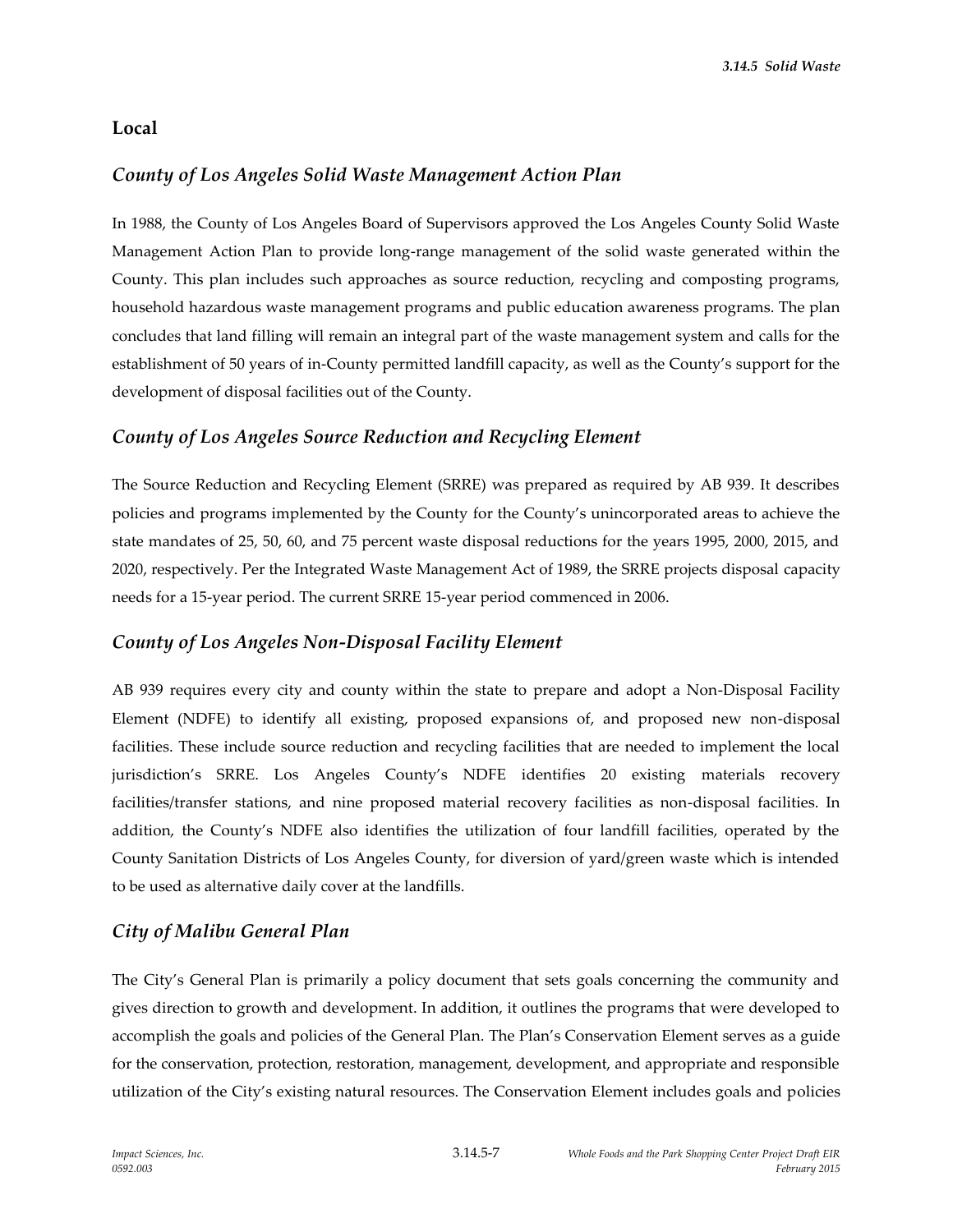pertaining to solid waste disposal such as the City shall reduce solid waste and encourage recycling, and co-composting. The Plan also includes an objective to reduce the amount of solid waste generated by the community and disposed of in landfills by 50 percent by the year 2000. As discussed above the City has surpassed this objective. The Conservation Element includes the following objectives and policies pertaining to the proposed project and solid waste:

| <b>CON Objective 5.1:</b> | 50% reduction in the amount of solid waste generated by the community and |
|---------------------------|---------------------------------------------------------------------------|
|                           | disposed of in landfills by the year 2000.                                |

| <b>CON Policy 5.1.1:</b> | The City shall reduce solid waste |
|--------------------------|-----------------------------------|
|--------------------------|-----------------------------------|

**CON Policy 5.1.2:** The City shall encourage recycling

#### *City of Malibu Municipal Code*

Title 17 of the City's Municipal Code includes development standards and regulations to assure adequate utilities and improvements for the development of the City. Section 8.32 provides guidelines and regulations for the collection of solid waste from commercial, industrial, and residential premises. Additional guidelines encourage recycling solid waste materials to meet the requirements of the California Integrated Waste Management Act of 1989 by source reduction of the solid waste stream, diversion of solid waste from landfills, and conservation of natural resources.

#### **PROJECT DESIGN FEATURES**

Sustainable design features are included in the proposed project's design to decrease the amount of solid waste disposed of in landfill facilities from operation of the proposed project. Areas for the depositing, storage, and collection of materials for recycling purposes would be included as a project component. In addition, building materials with recycled content would be used to the full extent possible.

# **ENVIRONMENTAL IMPACTS**

#### **Thresholds of Significance**

The following thresholds for determining the significance of impacts related to fire and medical services are contained in the environmental checklist form contained in Appendix G of the most recent update of the *California Environmental Quality Act (CEQA) Statutes and Guidelines*. Impacts related to fire and medical services are considered significant if the proposed project would:

 be served by a landfill with sufficient permitted capacity to accommodate the project's solid waste disposal needs; or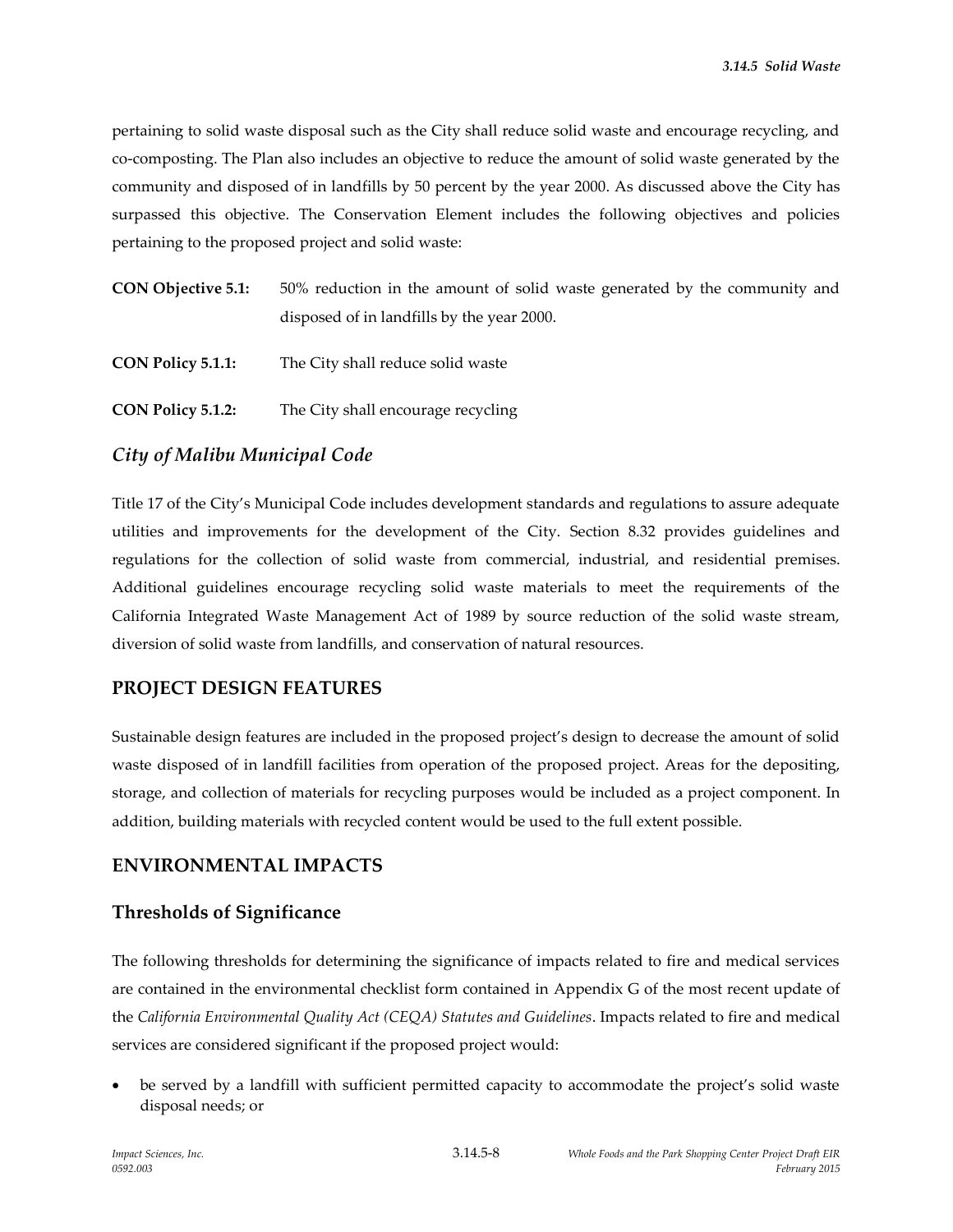comply with federal, state, and local statues and regulations related to solid waste

# **Impact Analysis**

# **Threshold 3.14.5-1 Be served by a landfill with sufficient permitted capacity to accommodate the project's solid waste disposal needs**

No structures currently exist on the project site; therefore the project site does not generate solid waste. A small portion of the site has been paved. Demolition of the paved area and removal of soil on the project site would generate inert waste. Waste generated during demolition and construction would result in an incremental and intermittent increase in solid waste disposal at landfills and other waste disposal facilities generally within Los Angeles County. Trash and wood would be delivered to the Downtown Diversion facility located in Los Angeles and asphalt would be delivered to the Lovco crushing facility in Wilmington. Hazardous materials for construction activities would be disposed of at the Kettleman facility in Kings County. Given the sufficiency of available capacity, the disposal of demolition and construction debris would not result in impacts that are considered significant. No mitigation is proposed or is required.

Hazardous waste generation and disposal during project operation would be handled and disposed of in accordance with all appropriate state and federal laws. Because of the many laws and regulations associated with the disposal of hazardous waste, it would have to be determined at the time of disposal where any certain hazardous waste would be taken. At this time, hazardous wastes cannot be disposed of within Los Angeles County. However, hazardous debris generated during construction and operation can be accommodated by the permitted Class I and II landfills currently in operation within southern and central California, and no significant impact to hazardous waste disposal facilities are expected as a result of the proposed project.

As shown in **Tables 3.14.5-2, Proposed Project Solid Waste Generation (No Recycling)** the proposed project would generate a net increase in solid waste generation over existing uses of approximately 145.97 pounds per day, or about 26.63 tons per year ((145.97 \* 0.005) \* 365) These quantities represent no recycling activities in place. The proposed project would, as applicable for project operations incorporate storage and collection of recycling items into the project design, including applicable provisions of ordinances related to hours of collection and operation of on-site equipment. Should recycling occur in accordance with current state law, the project would generate a total of approximately 13.32 tons per year of solid waste (a 50 percent reduction). With a solid waste diversion program (e.g., adequate areas for collecting and loading recyclables) in place, the project would meet at least the minimum recycling level established by Los Angeles County (currently 50 percent, with an increase by 25 percent in 2020).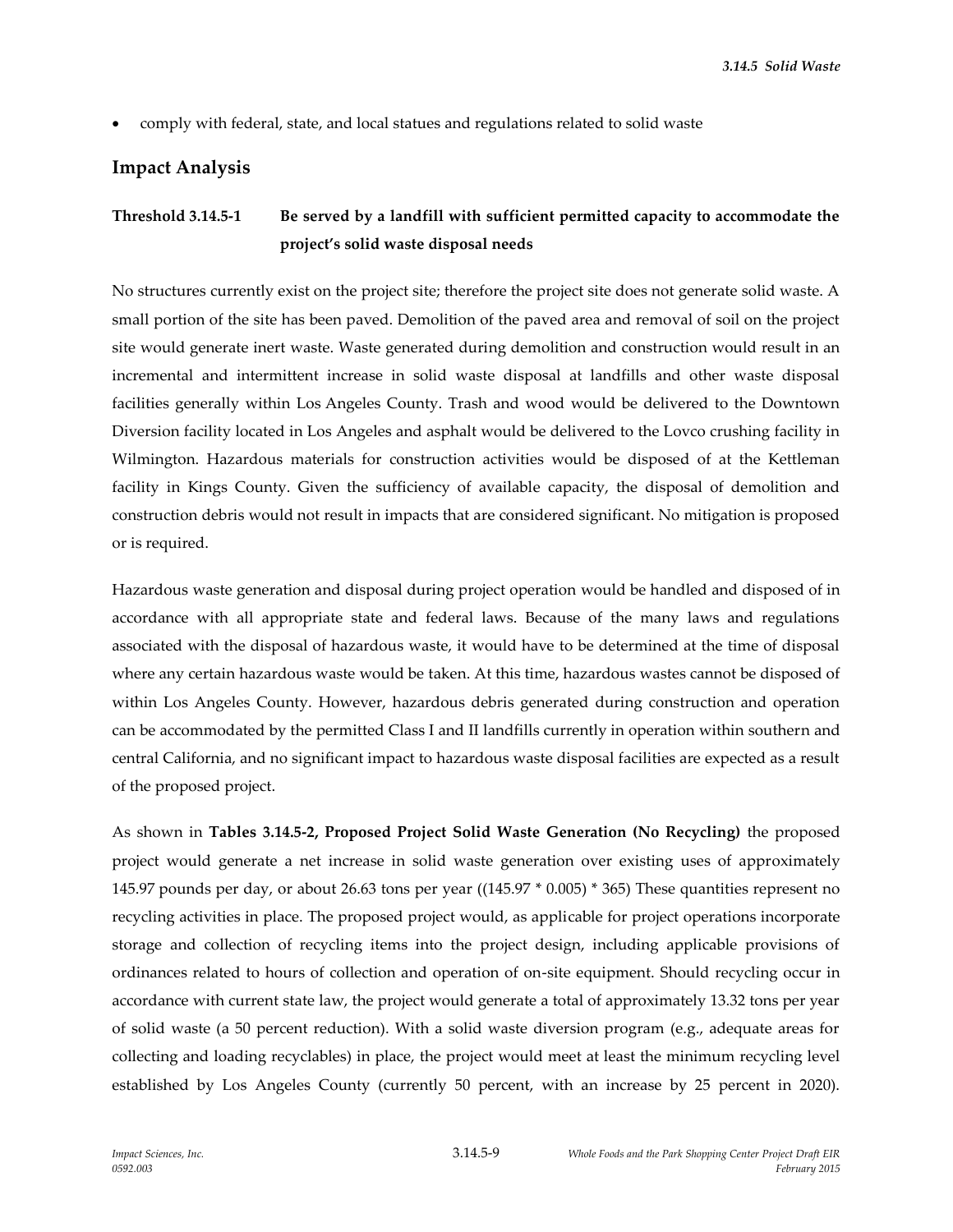Thus the proposed project would incrementally increase the amount of solid waste that would be disposed of in area landfills. In accordance with AB 341, the proposed project would be required to provide recycling services to help offset this impact. Additionally, the City may require additional fees that could be used towards development of new facilities or expansion of existing facilities.

| <b>Building Size</b>                                                                                    |               |                                     | Daily Generation | <b>Annual Generation</b> |
|---------------------------------------------------------------------------------------------------------|---------------|-------------------------------------|------------------|--------------------------|
| <b>Building</b>                                                                                         | (square feet) | Generation Factor <sup>1</sup>      | (lbs/day)        | (tons/year)              |
| Whole Foods                                                                                             | 24,549        | 3.12 lbs/1000 sf/day                | 76.59            | 13.97                    |
| Commercial/Retail <sup>1</sup>                                                                          | 13,876        | $5 \text{ lbs}/1000 \text{ sf}/day$ | 69.38            | 12.66                    |
|                                                                                                         |               | Total                               | 145.97           | 26.63                    |
| Source: Impact Sciences, Inc. 2014.<br>Solid waste daily generation rates provide by CalRecycle.ca.gov. |               |                                     |                  |                          |

**Table 3.14.5-2 Proposed Project Solid Waste Generation (No Recycling)**

*lbs = pounds, sf = square feet.*

As discussed above, the Simi Valley Landfill and Recycling Center and the Calabasas Landfill are the primary disposal facilities of non-recyclable solid waste for the City. The Simi Valley landfill has an estimated remaining capacity of 119 million cubic yards (mcy) and is projected to reach its capacity around 2052. The Calabasas landfill has an estimated remaining capacity of 18 mcy and is projected to reach its capacity around 2025. Further, as shown above in **Table 3.14.5-1,** several other landfill facilities in the County would accept solid waste generated by the proposed project.

The estimated remaining capacity of permitted Class III landfills at the end of 2012 in Los Angeles County was approximately 129 million tons.<sup>15</sup> Further, the Mesquite Regional Landfill, located outside the County has 100 years of capacity available to Southern California counties. Based on existing agreements, facilities in and outside Los Angeles County maintain sufficient capacity to serve the proposed project. As the proposed project's contribution would be minimal on a regional scale and would not exceed the capacity of existing Los Angeles County landfills or require provision of new or physically altered facilities to maintain service; impacts would be less than significant.

Although impacts were determined to be less than significant, and no mitigation measures are necessary, project impacts could be further reduced with the implementation of recommended mitigation measures below.

<sup>15</sup> County of Los Angeles Department of Public Works, *Los Angeles County Integrated Waste Management Plan 2012 Annual Report*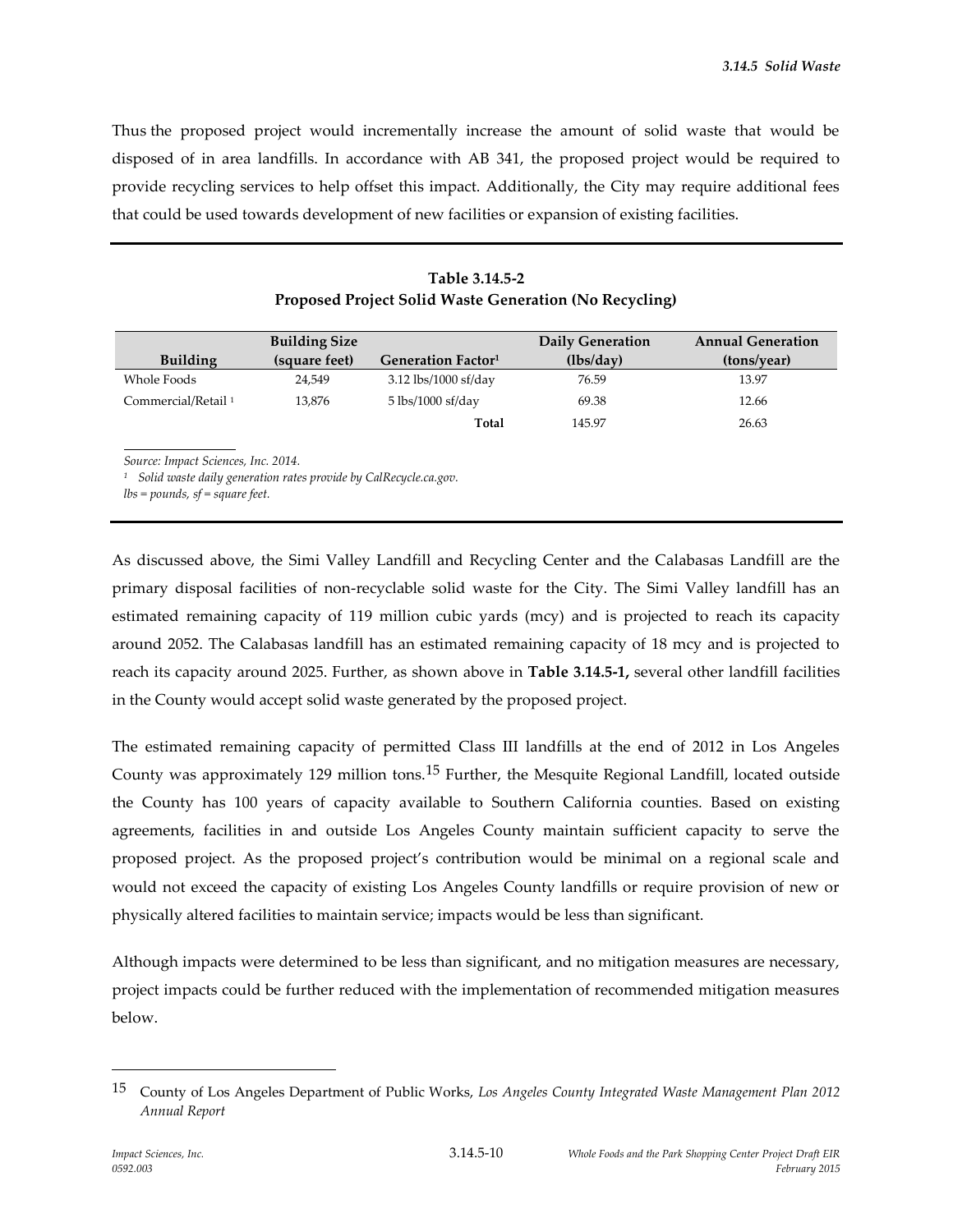*3.14.5 Solid Waste*

# *Mitigation Measures*

The proposed project shall implement the following mitigation measures for project related solid waste service impacts.

- **3.14.5-1:** Pursuant to the City's Construction and Demolition Debris Recycling Program, an affidavit and certification to implement a Waste Reduction and Recycling Plan for the proposed project shall be completed and submitted to the City Environmental Sustainability Department prior to building permit issuance. The Plan shall include plans to recycle at a minimum 50 percent of discarded materials, such as concrete, sheetrock, wood, and metals, from proposed construction. Upon completion of the project, a Summary Report must be submitted to the Environmental Sustainability Director for approval.
- **3.14.5-2:** Pursuant to the City's Integrated Waste Management Program, the project applicant shall provide a plan for the disposal, storage, and collection of solid waste material for the project. The development of the plan shall be coordinated with City-permitted solid waste collection and disposal firms.

# *Residual Impacts*

Impacts would be less than significant.

# **Threshold 3.14.5-2 Comply with federal, state, and local statues and regulations related to solid waste**

During construction and operation of the proposed project, the applicant would comply with all applicable City, County, and State solid waste diversion, reduction, and recycling mandates, including compliance with the City's Source Reduction and Recycling Element (SRRE), and the City of Malibu's Municipal Code. Compliance with these regulations and mandates would assist in reducing the amount of waste deposited in local landfills. Therefore, impacts related to regulatory compliance would be less than significant. No mitigation is required.

# *Mitigation Measures*

No mitigation measures are required.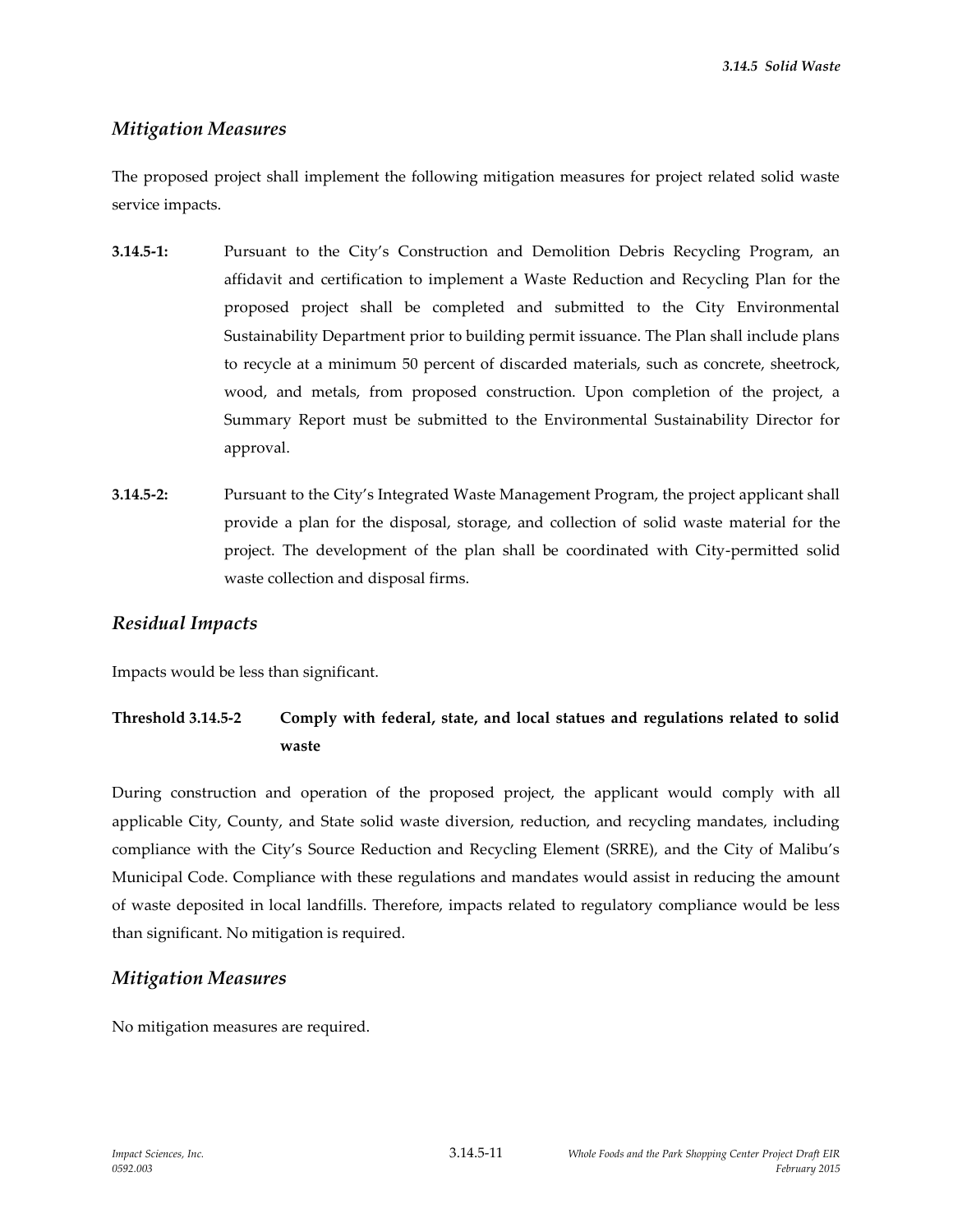*3.14.5 Solid Waste*

# *Residual Impacts*

Less than significant.

# **Cumulative Impacts**

Implementation of the proposed project in conjunction with related projects would further increase the amount of solid waste generated in the area and demand for solid waste services. The County of Los Angeles anticipates sufficient solid waste capacity through the year 2026.16 As discussed above, several landfills within the County have sufficient capacity to serve the County's anticipated waste disposal needs; in addition, the County has an agreement with the Kettleman Landfill, which has identified 100 years of capacity available to Los Angeles County. **Table 3.14.5-3, Cumulative Development Solid Waste Generation Estimate**, shows the projected daily and annual solid waste disposal for related projects. The waste disposal amounts for the proposed project and related projects do not reflect any diversion of solid waste by recycling programs. However, each project would be required to provide adequate areas for collecting and loading recyclable materials in accordance with the County's model ordinance to reduce the volume of solid waste entering landfills.

As shown in **Table 3.14.5-3**, **Cumulative Development Solid Waste Generation Estimate,** related projects would generate up to 987 tons of solid waste per year. Combined with solid waste generated from the proposed project, 1,013.6 tons of solid waste would be generated per year, assuming no recycling. The proposed project's contribution would constitute an approximately 2.6 percent increase in solid waste generation, and would therefore not be cumulatively considerable.

The proposed project would contribute to an incremental cumulative impact on landfill capacity; however, with incorporation of mitigation requiring the recycling diversion of waste from landfills, the proposed project's contribution would not be cumulatively considerable.

# *Mitigation Measures*

**Mitigation Measures 3.14.5-1** and **3.14.5-2,** above.

# *Residual Impacts*

With implementation of **Mitigation Measures 3.14.5-1** and **3.14.5-2,** impacts would be less than significant.

<sup>16</sup> Los Angeles County Department of Public Works, *Los Angeles County Integrated Waste Management Plan, 2012 Annual Report*